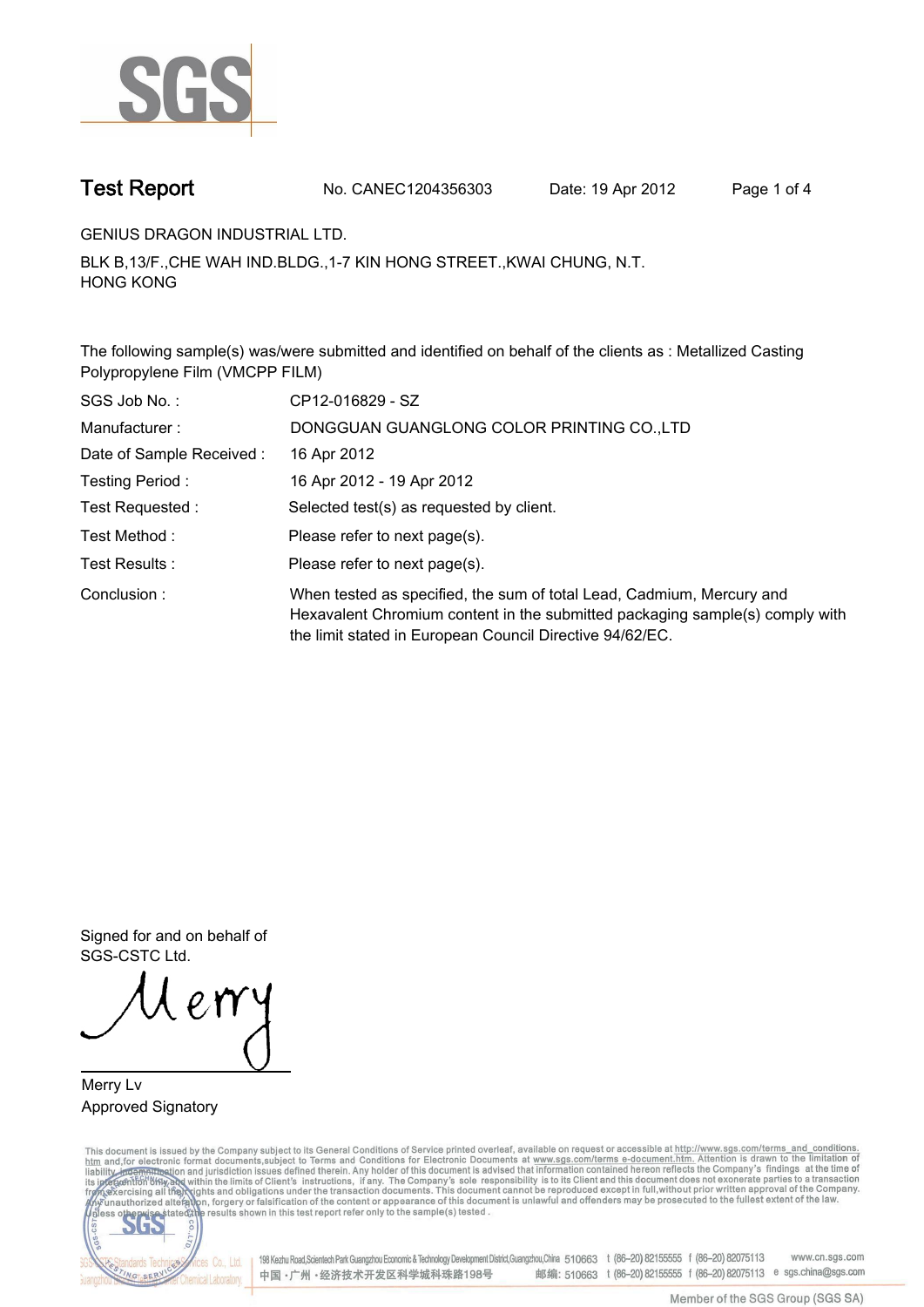

**Test Report. No. CANEC1204356303 Date: 19 Apr 2012. Page 2 of 4.**

**Test Results :.**

**Test Part Description :.**

| Specimen No. | SGS Sample ID    | <b>Description</b> |  |
|--------------|------------------|--------------------|--|
|              | CAN12-043563.001 | Silvery film       |  |

lards Teo

NG SERY

Chemical Laboratory.

**Remarks :.(1) 1 mg/kg = 1 ppm = 0.0001%.**

**(2) MDL = Method Detection Limit.**

- **(3) ND = Not Detected ( < MDL ).**
- **(4) "-" = Not Regulated.**

## **European Directive 94/62/EC – Total Lead, Cadmium, Mercury and Hexavalent Chromium Content.**

**Test Method :. With reference to GZTC CHEM-TOP-174-01. Analysis of Cadmium, Lead, Mercury were performed by ICP-OES. Analysis of Hexavalent Chromium (Cr(VI)) was performed by UV-Vis.**

| Test Item(s)                 | Limit | <u>Unit</u> | <b>MDL</b> | <u>001</u> |
|------------------------------|-------|-------------|------------|------------|
| Cadmium (Cd)                 | -     | mg/kg       | 5          | ND         |
| Lead (Pb)                    | -     | mg/kg       | 5          | ND         |
| Hexavalent Chromium (CrVI)   | -     | mg/kg       | 5          | ND         |
| Mercury (Hg)                 | -     | mg/kg       | 5          | ND         |
| Total (Pb + Cd + Cr VI + Hg) | 100   | mg/kg       | -          | ND         |



Cos Co., Ltd. 198 Kezhu Road,Scientech Park Guangzhou Economic & Technology Development District,Guangzhou,China 510663 t (86-20) 82155555 f (86-20) 82075113 www.cn.sgs.com 邮编: 510663 t (86-20) 82155555 f (86-20) 82075113 e sgs.china@sgs.com 中国·广州·经济技术开发区科学城科珠路198号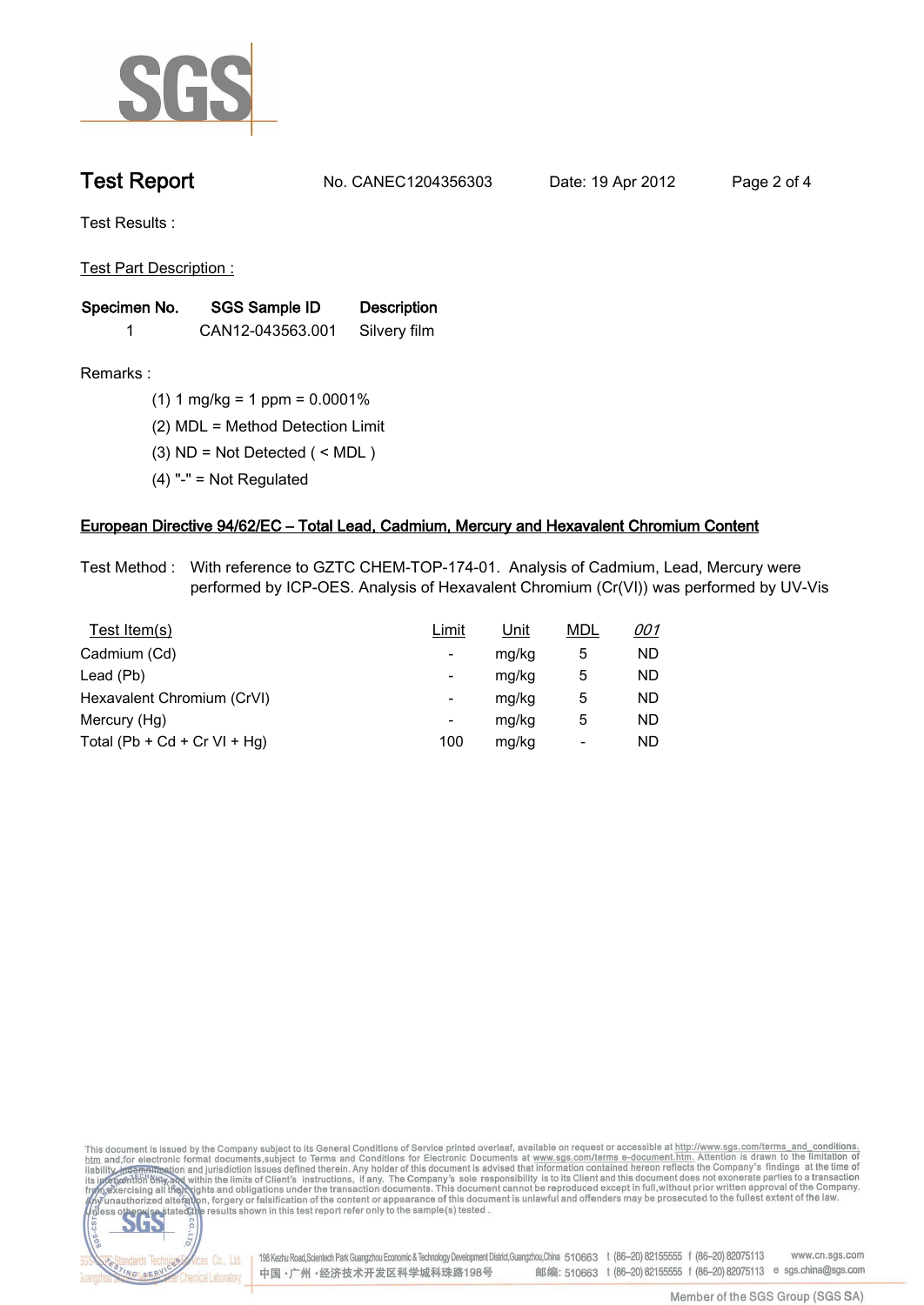

dards Ter

NG SER

**Chemical Laboratory** 

**Test Report. No. CANEC1204356303 Date: 19 Apr 2012. Page 3 of 4.**

# **ATTACHMENTS Pb/Cd/Hg/Cr6+ Testing Flow Chart**

**1)** Name of the person who made testing: Bella Wang

2) Name of the person in charge of testing: Adams Yu





198 Kezhu Road,Scientech Park Guangzhou Economic & Technology Development District,Guangzhou,China 510663 t (86-20) 82155555 f (86-20) 82075113 www.cn.sgs.com 邮编: 510663 t (86-20) 82155555 f (86-20) 82075113 e sgs.china@sgs.com 中国·广州·经济技术开发区科学城科珠路198号